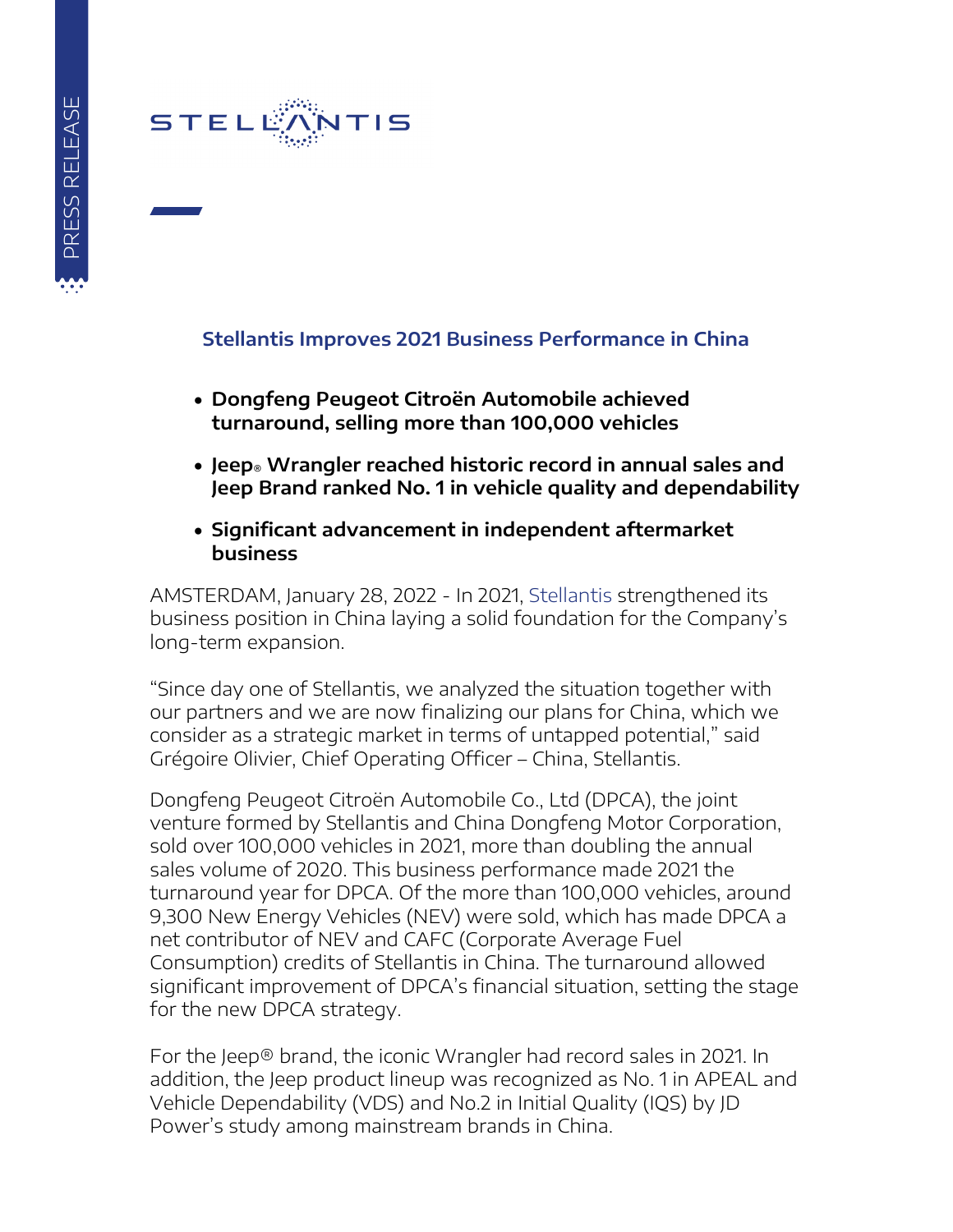In the area of independent aftermarket, after an initial investment in the independent spare parts distributors of Shanghai JianXin and Shandong United Auto Parts (UAP) in 2018, and then Fujian Longstar in 2019, Stellantis has now taken control of UAP, merging the three entities into one integrated national distributor, and creating the fourth largest spare parts distributor in terms of sales turnover in the independent aftermarket business in China. With a 53.5% stake in the newly integrated spare parts distributor, Stellantis has significant growth potential ahead. In 2021, this business had a sales turnover of €176 million in the independent after market in China.

Additional details on Stellantis' plan for the Chinese market will be announced within the global strategic plan on March 1, 2022.

## About Stellantis

Stellantis N.V. (NYSE / MTA / Euronext Paris: STLA) is one of the world's leading automakers and a mobility provider. Its storied and iconic brands embody the passion of their visionary founders and today's customers in their innovative products and services, including Abarth, Alfa Romeo, Chrysler, Citroën, Dodge, DS Automobiles, Fiat, Jeep®, Lancia, Maserati, Opel, Peugeot, Ram, Vauxhall, Free2move and Leasys. Powered by our diversity, we lead the way the world moves – aspiring to become the greatest sustainable mobility tech company, not the biggest, while creating added value for all stakeholders as well as the communities in which it operates. For more information, visit www.stellantis.com.



**For more information, contact:**

**Pierre-Olivier SALMON** +33 6 76 86 45 48 -

pierreolivier.salmon@stellantis.com

**Chao WANG** - chao.wang1@stellantis.com

[communications@stellantis.com](mailto:communications@stellantis.com) www.stellantis.com